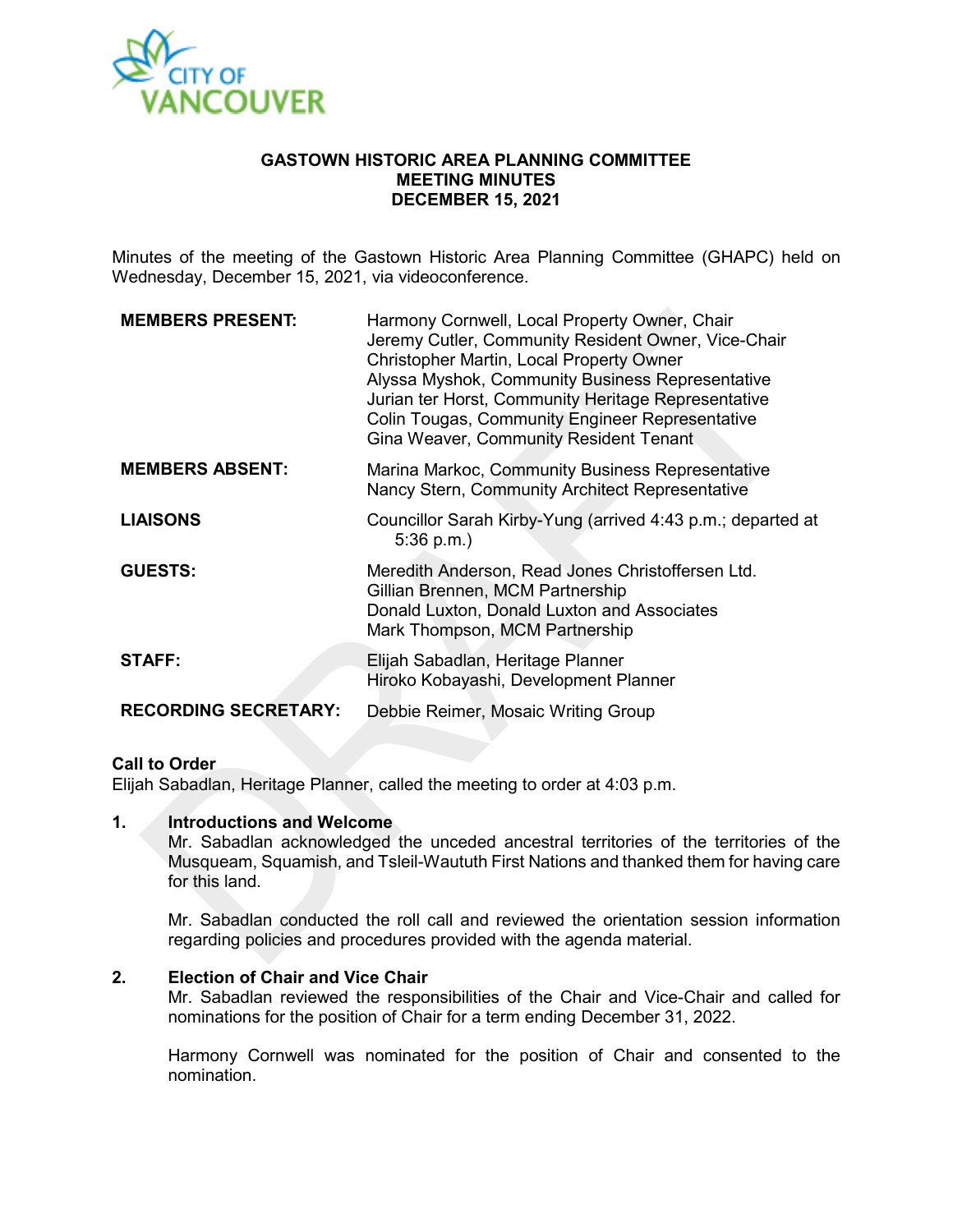Mr. Sabadlan called a second and third time for nominations

There being no further nominations, Harmony Cornwell was acclaimed as the Chair of the Gastown Historic Area Planning Committee commencing immediately and expiring on December 31, 2022.

Mr. Sabadlan called for nominations for the position of Vice-Chair.

Jeremy Cutler was nominated for the position of Vice-Chair and consented to the nomination.

Mr. Sabadlan called a second and third time for nominations.

There being no further nominations, Jeremy Cutler was acclaimed as the Vice-Chair of the Gastown Historic Area Planning Committee commencing immediately and expiring on December 31, 2022.

### **Change in Chair**

Harmony Cornwell assumed the Chair

### **3. Adoption of Agenda and Minutes**

MOVED by Chris Martin SECONDED by Jurian ter Horst

> THAT the Gastown Historic Area Planning Committee adopts the agenda for the December 15, 2021 meeting, as presented.

> > CARRIED

MOVED by Chris Martin SECONDED by Jurian ter Horst

> THAT the Gastown Historic Area Planning Committee adopts the minutes of the May 19, 2021 meeting, as presented.

> > CARRIED

### **4. 302 Water Street – Edward Hotel**

**VHR-B (M), Heritage Incentive Program Grant Application DP-2021-01001**

Mr. Sabadlan, and Hiroko Kobayashi, Development Planner, led the review of a presentation titled "302 Water Street Edward Hotel" and highlighted:

- Main goals of the Heritage Incentive Program (HIP):
	- $\circ$  Foster retention, stewardship and upgrade of the city's heritage resources
	- o Financially assist heritage conservation and seismic upgrades
	- $\circ$  Support the City's major initiatives and programs
	- o Ensure long term protection of heritage resources
- Edward Hotel proposal is in the application phase
- HIP is recommending a grant of up to \$991,700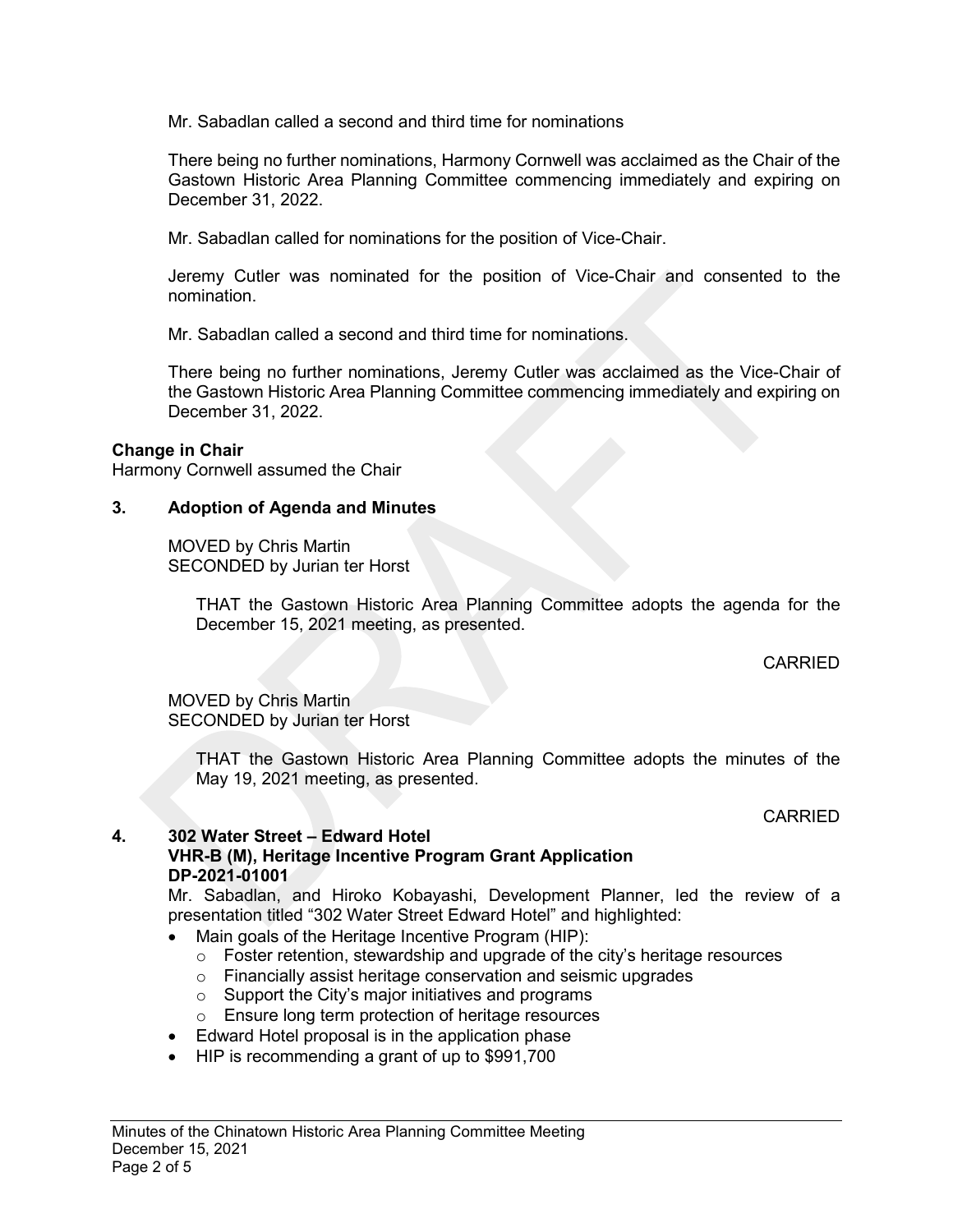- HIP grant application areas of need for the Edward Hotel:
	- $\circ$  Vertical addition to accommodate change of use from restaurant and office to restaurant and hotel
	- o Two-storey addition
	- o Stabilization, cleaning and repair of unreinforced exterior masonry
	- o Storefront rehabilitation to reflect original historic configuration
- Proposed bylaw changes are needed to accommodate the change to restaurant, office and hotel
- Existing conditions vs. proposed design:
	- o New two-storey addition to the Edward Hotel
		- o Cleaning and repair of existing masonry
		- o Storefront rehabilitation
- The proposed addition will have no shadow impacts on parks or public spaces
- Rooftop amenity space planned will not exceed 75 feet
- Input requested from GHAPC:
	- $\circ$  Massing, height and articulation of proposed two-storey addition above the roofline
	- o Architectural expression of the storefront rehabilitation
	- o Extent of proposed structural safety and building system upgrading.

### **Guest Arrived**

Councillor Sarah Kirby-Yung joined the meeting at 4:43 p.m.

Mr. Sabadlan requested GHAPC members to disclose any conflicts of interest.

Colin Tougas disclosed his affiliation with Read Jones Christoffersen Ltd. and recused himself from the discussion.

Gillian Brennen and Mark Thompson, MCM Partnership, and Donald Luxton, Donald Luxton and Associates, led the review of a presentation titled "302 Water Street Gastown Historic Area Planning Committee" and highlighted:

- Edward Hotel is considered a character defining structure in Gastown
- Changes to the building in 1919 were at the storefront level
- Lower level is open with cast-iron columns and a change in fenestration occurred in 1919 to the current storefront structure
- Goal is to preserve the structure and character of the building
- Seismic upgrading is needed
- Preservation and conservation work to be undertaken:
	- $\circ$  Sandstone masonry paint will be removed and recoated with appropriate mineral paint
	- $\circ$  Architectural metal work and cornice will be rehabilitated, seismically upgraded and repainted
	- o Windows will require functional changes
- Building addition will be recessed and softened with rounded corners
- The addition will be light and transparent to differentiate it from the original structure
- Retention of the existing patio that wraps onto Water Street
- Garbage and recycling facilities will be moved into the building from the laneway
- Rooftop will be landscaped.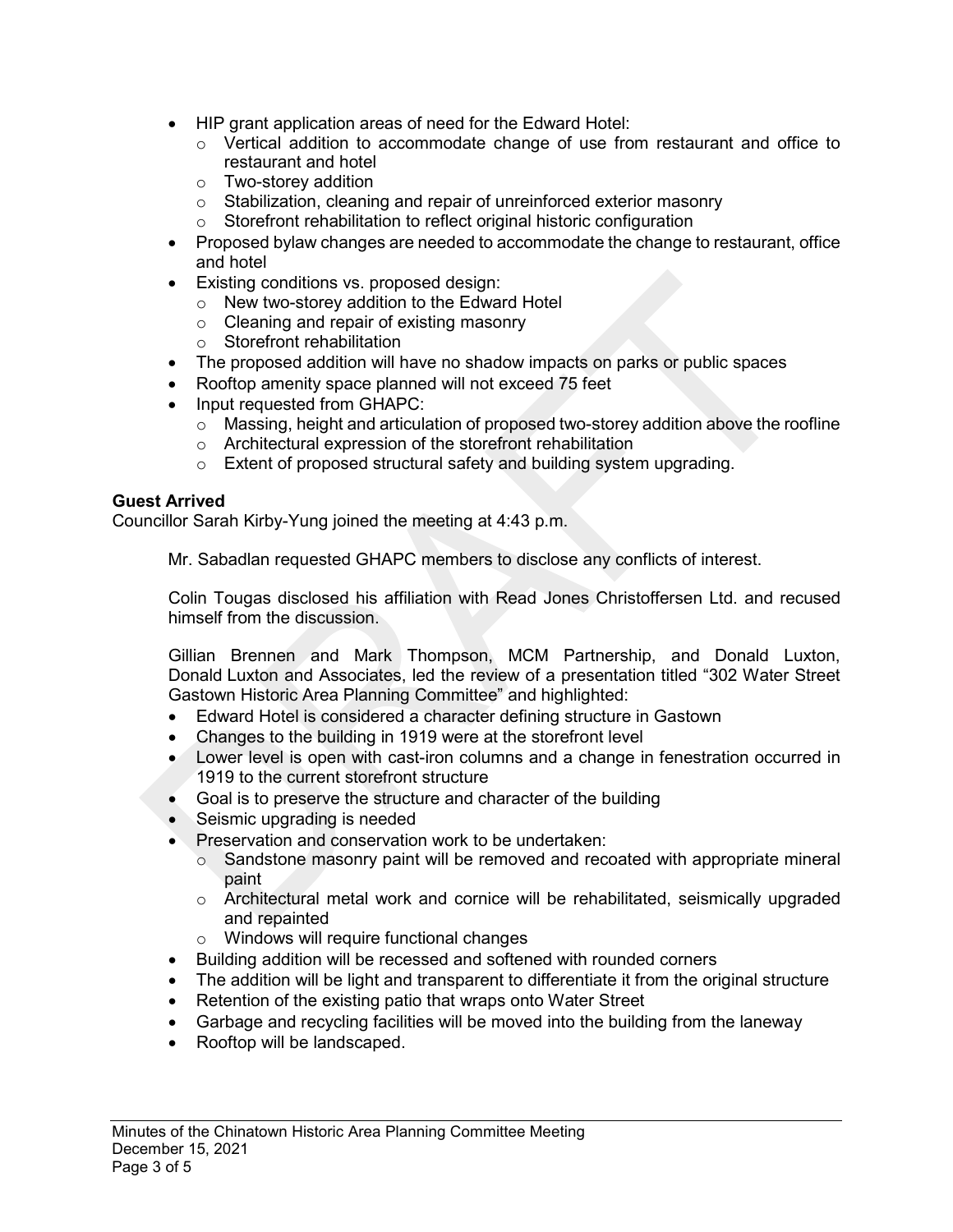In response to questions from the Committee, the applicant provided the following information:

- The rounded corners of the addition are compatible with the heritage building requirements to make additions compatible, distinguishable and subordinate
- The rounded corners and recessed addition visually recede and do not distract from the heritage building below it
- Additions are seen as modern in relation to the heritage elements and therefore distinguishable from the rest of Gastown
- A diaphragm to connect the floors to the vertical structure is installed to upgrade the seismic capability of the existing structure
- Roof anchors could be installed for ease of accessibility to the exterior of the building
- No original interior elements have been identified
- Channel glass will be flush with the existing glass
- Roof top is open with no plans for a cover
- Services will remain in the back lane but moved into the building
- Addition is recessed to follow guidelines and not challenge the original heritage structure
- Rehabilitation of the ground floor façade in keeping with the renovations of 1919:
	- o More material from the 1919 renovation has survived
	- o Respect for the evolution of the building
	- o Façade is set for restoration

## **Guest Departed**

Councillor Sarah Kirby-Yung departed the meeting at 5:36 p.m.

• The addition is light and translucent to make it visually recede and retain the prominence of the heritage elements.

Discussion ensued on:

- Concern that the addition is too distinguishable and does not reflect the historic Gastown aesthetic:
	- $\circ$  The addition feels like an extension of the neighbouring building  $\circ$  The set back addition with rounded corners has no aesthetic app
	- The set back addition with rounded corners has no aesthetic appeal
- Consultants ensure requirements are met for safety upgrades
- Sandstone and metal cornice rehabilitation and will ensure durability
- Seismic upgrades needed
- Concern regarding a future rooftop addition and future planning
- Concern regarding the restoration to the 1919 specifications instead of 1906 specifications
- Addition is approaching the maximum height constraint of 75 feet
- Rooftop amenities are desirable
- Suggestion to explore different textures, colours and materials